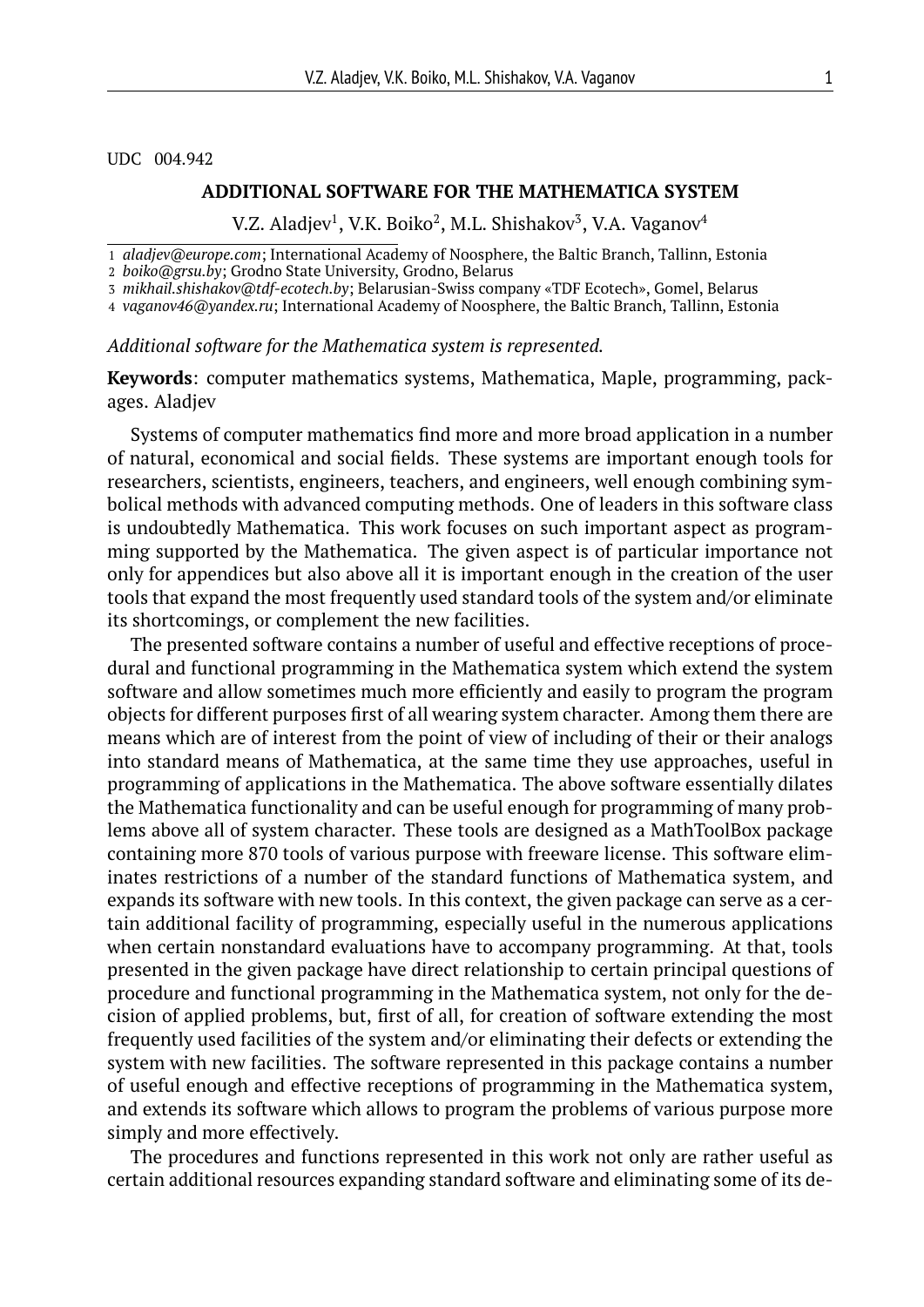fects but also in the context of a certain handbook concerning both the standard, and the non–standard receptions (but equally valid ones) of programming in the Mathematica system that allow to program more effectively. The undoubted advantage of the above receptions is the fact that all they are founded on the standard tools of the core built–in Mathematica system language, determining their rather essential prolongation level. Thus, the additional facilities composing the MathToolBox package embrace the following sections of the Mathematica system, namely:

additional tools in interactive mode of the Mathematica system additional tools of processing of expressions in the Mathematica system additional tools of processing of symbols and strings in the Mathematica system additional tools of processing of sequences and lists in the Mathematica system additional tools extending the standard Mathematica functions or its software as a whole (control structures branching and cycle, etc.) definition of procedures in the Mathematica software definition of the user functions and pure functions in the Mathematica software tools of testing of procedures and functions in the Mathematica software headings of procedures and functions in the Mathematica software formal arguments of procedures and functions in the Mathematica software local variables of modules and blocks; tools of their processing global variables of modules and blocks; tools of their processing attributes, options and values by default for arguments of the user blocks, functions and modules; additional tools of their processing in the Mathematica soft-

ware

some useful additional tools for processing of blocks, functions and modules additional tools of the processing of internal Mathematica datafiles additional tools of the processing of external Mathematica datafiles additional tools of the processing of attributes of directories and datafiles additional and some special tools of processing of datafiles and directories additional tools of operating with packages and contexts ascribed to them a set of procedures for computer research of one–dimensional cellular automata in the Mathematica system and simplification of programming of tools for solution of

various problems in this field.

All tools of the package are provided with usages, whereas the detailed descriptions of the tools along with typical examples and features of their use can be found in our books [1-3]. The given package, is mostly for people who want the more deep understanding in the Mathematica programming, and particularly those the Mathematica users who would like to make a transition from the user to the programmer, or perhaps those who already have some limited experience in the Mathematica programming but want to improve their possibilities in the system. The expert Mathematica programmers will probably find useful enough information too. The given package is available in the form of an archive containing 5 files of formats cdf, pdf, m, mx, nb, allowing to use the package on all operating platforms supported by the Mathematica system. The archive is supplied by freeware license and can be freely downloaded from address: https://yadi.sk/d/sVfAaJPyvLG4V or https://yadi.sk/d/uAF7efoyvLG8s.